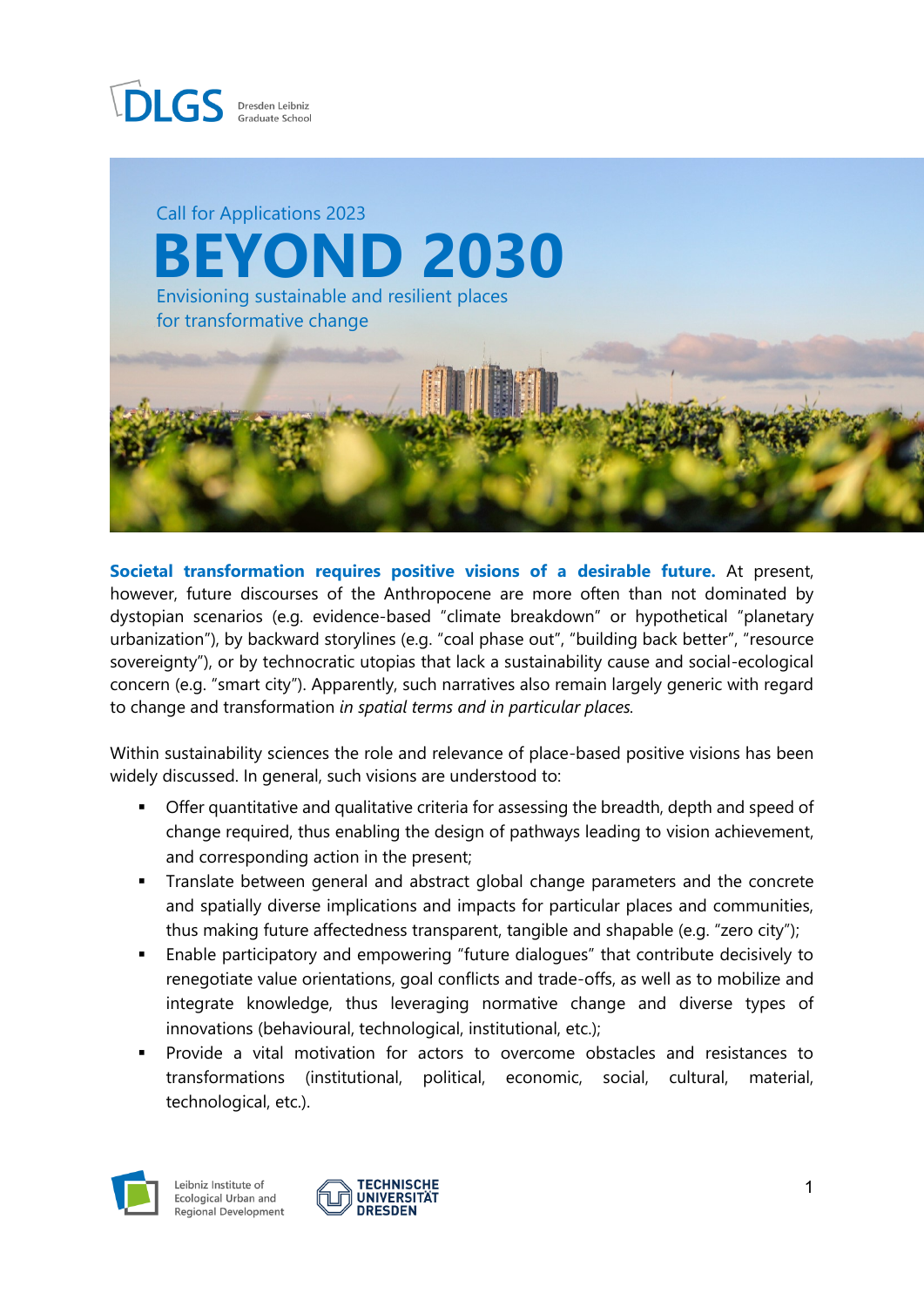

However, novel research insights and propositions are needed urgently to cope with the *substantive difficulties* that envisioning sustainable and resilient places beyond 2030 meets in practice:

- Key transformation challenges (sufficiency, mitigation, adaptation, food, health, consumption, etc.) require *thinking and working across multiple boundaries* – policy domains, government levels, societal sectors and territories. Demands on systemic integration and collaboration for envisioning are thus higher than ever before;
- The *complexity and uncertainty* of spatial sustainability transformations demand novel approaches and methods to conceive of, analyse and discuss possible and desirable futures, addressing e.g.
	- data issues (critical gaps, overall abundance, integration, interpretation)
	- stakeholder participation and co-creation
	- valuation and assessment
- Public sector urban and spatial planning lacks *competencies, resources and skills for envisioning* as an open and participatory process – contrasted by an expanding "future production" through the private sector (e.g. platform urbanism), as well as civil society (e.g. social movements);

Against this backdrop, the Dresden Leibniz Graduate School (DLGS) is looking for innovative research proposals that focus on one or several of the following 3 key issues:

- **1.** Design and develop new approaches, concepts, techniques, methods and/or tools for envisioning sustainable, resource saving and resilient places beyond 2030;
- **2.** Examine and question current discourses, policies, practices, techniques and/or methods dealing with the long-term future of places beyond 2030 – considering e.g. the emergence and shaping, spatiality, and geographical patterns, normative claims, politics and/or de-/institutionalization of such approaches;
- **3.** Understand and assess place-related envisioning capacities for enabling broad and meaningful participation in future co-creation and assessment as well as integration of such futures within today's policy- and decision making.

We invite creative applications from excellent graduates of master programmes in any scientific discipline(s) originating from any country, meeting [admission requirements](http://www.dlgs-dresden.de/application/how-to-apply) at the TU Dresden. You are free to design the research proposal according to your particular competencies and interests. **However, all proposals must address the above call topic and fulfil the selection criteria.**